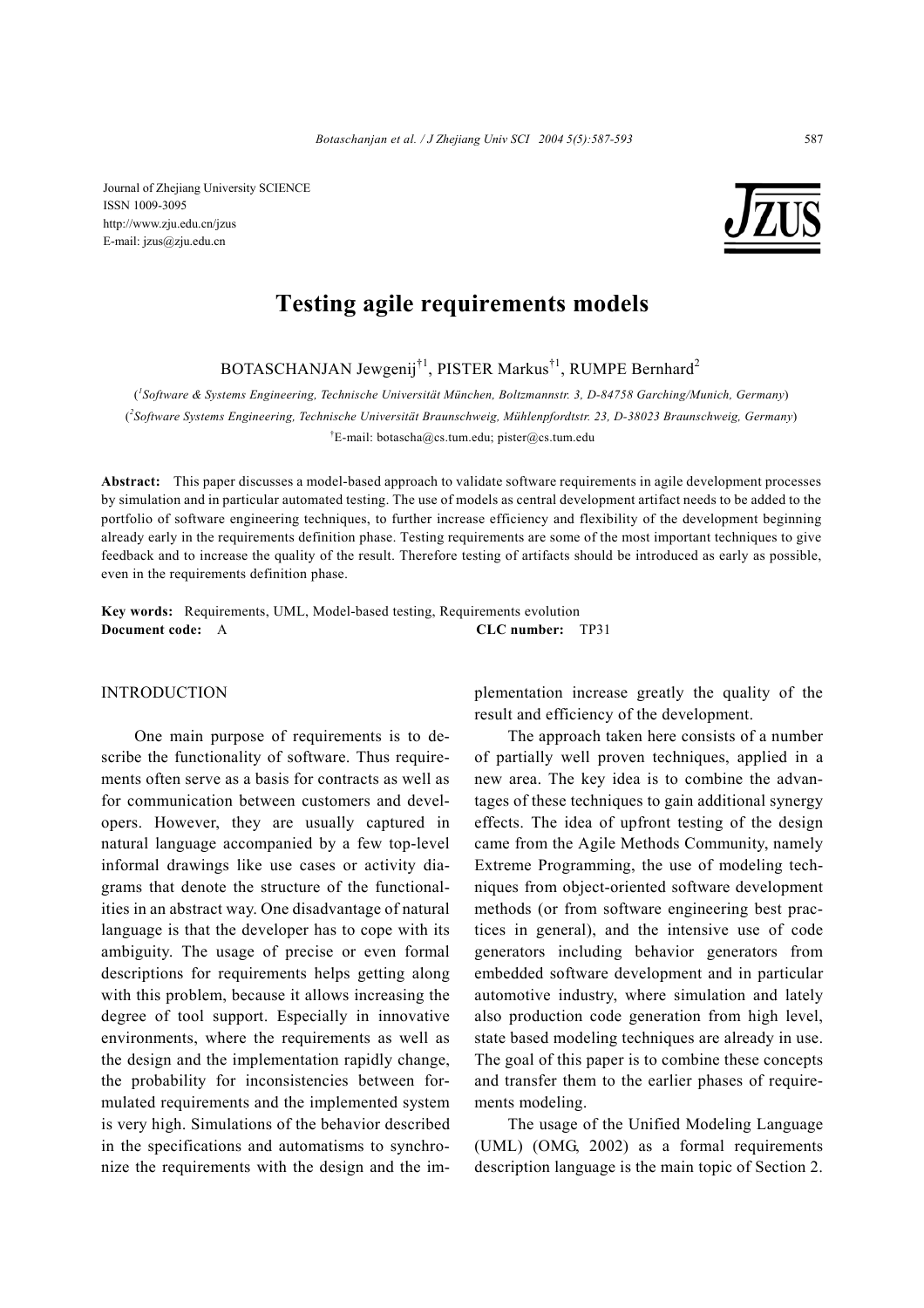In Section 3 the automated code generation to cope with evolution of systems is sketched. As one of the primary technical elements of model-based development, the form of model-based tests for the production code is discussed in Section 4. In Section 5 the validation of the requirements models is considered, which aims to leverage the quality of the specification. Section 6 gives the conclusion.

## REQUIREMENTS MODELLING WITH UML

UML undoubtedly has become the most popular modeling language for software intensive systems used today. Its precision increases based on the ongoing standardization process. Thus with some adaptations and interpretation guidelines for the language an unambiguous description can be created with relatively small effort. An example for an adaptation can be found in Rumpe (2003).

The UML consists of as many as nine kinds of diagrams usable for the description of the architecture and the design of the software. This variety of diagrams can be also used for requirements models as well. Therewith the developers do not have to handle different and incompatible modeling languages within the same project.

Though using the same description language, there are some distinctions between design and requirements models:

(1) Requirements models are usually less detailed than design models.

(2) Requirements models describe properties of the system as a black box and do not describe the internal structure.

(3) Requirements models often refer to the system as well as to the environment (neighbor systems as well as user behavior), whereas design and implementation models concentrate on the system under development.

Regarding Point 1, there is a general misconception about the formality and precision of languages and statements: A requirement can and should be captured using precise formal language. But even in formal language it is possible to formulate abstract statements that only describe the

details really needed in a precise way and not anything more (Kiczales *et al.*, 1997). Although the UML has some deficits in allowing an abstract specificational modeling style, it is well suited to model abstract requirements.

Regarding Point 2, it is clear today, that abstract behavioral specifications work well for algorithms, such as sorting. In business information systems instead, we observe the data structure and accompanying functionality to be an integral part of the requirements model even so it serves also as part of the design. Thus most requirements engineering approaches distinguish between system requirements describing the black box view and constraints influencing the design, architecture and implementation (Wiegers, 2003; Gabb, 1998). The models of these constraints, which will be overtaken from the specification into the architecture and design of the system, have to be explicitly distinguished from the regular design decisions, because they may not be changed arbitrarily without consulting the stakeholders who formulated them. One possible solution is to assign the stereotype «requirement» to such models.

Requirements models are usually built from the user's perspective on the system. Though having vague ideas of the design of the application, the user often describes the system by formulating exemplary working steps that should be supported. By this, the software is described as a service to support working situations. These exemplary situations and the interaction with the software system can be described using sequence and object diagrams, but also using OCL constraints and class diagrams for data structures and invariants (Fig.1).

The task of design models however is to define interfaces and precisely describe the behavior of the system in a white box manner. The black-box description provided by requirements is refined into the "white-box" architecture and design of the system. This motivates the notion of refinement, defined as a mapping between an abstract system interface and a set of concrete design elements (e.g. interfaces or classes). Approaches for the refinement of specifications based on sequence diagrams can be found in Krüger (2000).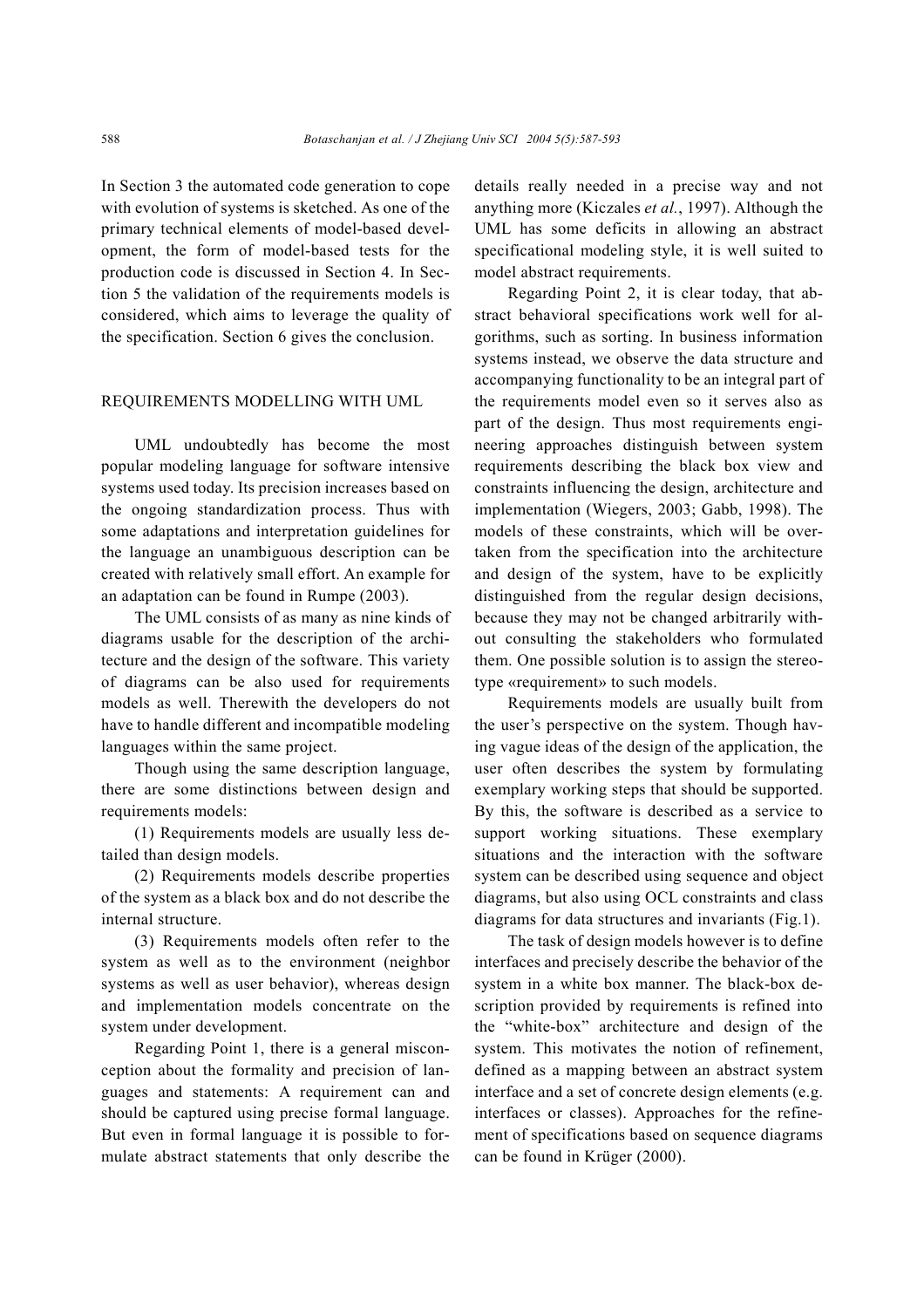

**Fig.1 Using UML for requirements and design models** 

The need for design models in requirements engineering is determined by the need to consider design constraints given by the customer. Usually these constraints are based on an "architecture" model in the form of one or more class diagrams. The behavior is captured with general descriptions in OCL and state charts and exemplary descriptions in the form of sequence and object diagrams.

## EXECUTABLE UML

Today, we experience continuously evolving systems. Requirements, design and implementation evolve and the conformance between them has to be ensured continuously.

This task needs methodological and tool support. Some UML-based tools today offer functionality to directly simulate models or at least generate parts of the test code for the software. The continuous improvement of this feature by tool vendors means that a sublanguage of UML will become a high-level programming language and modeling at this level becomes identical to programming. This raises a number of interesting questions mainly dealing with the implications of using an executable UML:

(1) Is it critical for a modeling language to be also used as programming language? For example analysis and design models may become overloaded with details that are not of interest in an early phase, because modelers are addicted to executability.

(2) Is the UML expressive enough to describe systems completely or will it always be accompanied by conventional languages? How well are these integrated?

(3) How will the toolset of the future look like and how will it overcome round trip engineering (i.e. mapping code and diagrams in both directions)? What are the implications of an executable UML on the development process?

In Rumpe (2003; 2002) we partly discussed these and other issues and demonstrated how UML in combination with Java may be used as a high-level programming language (Fig.2). The expression 'executable' in this context means the possibility to generate executable code, either in the form of system code or of executable test case code. Executable models are usually less abstract than design models, but are more compact and abstract than the implementation. Therefore, having an executable modeling language for requirements definition is not a contradiction, but instead an important tool for analysis of requirements. Among other uses, the UML can be used for modeling tests at various levels (class, integration, and system tests). Thus it can be used to describe tests for verifying the requirements at many abstraction levels.

# MODEL-BASED TESTING

The use of requirements models for the definition of tests and production code can be manifold:

(1) Code or at least code frames stuffed with default behavior can be generated from a requirements model.

(2) Test cases can be derived from requirements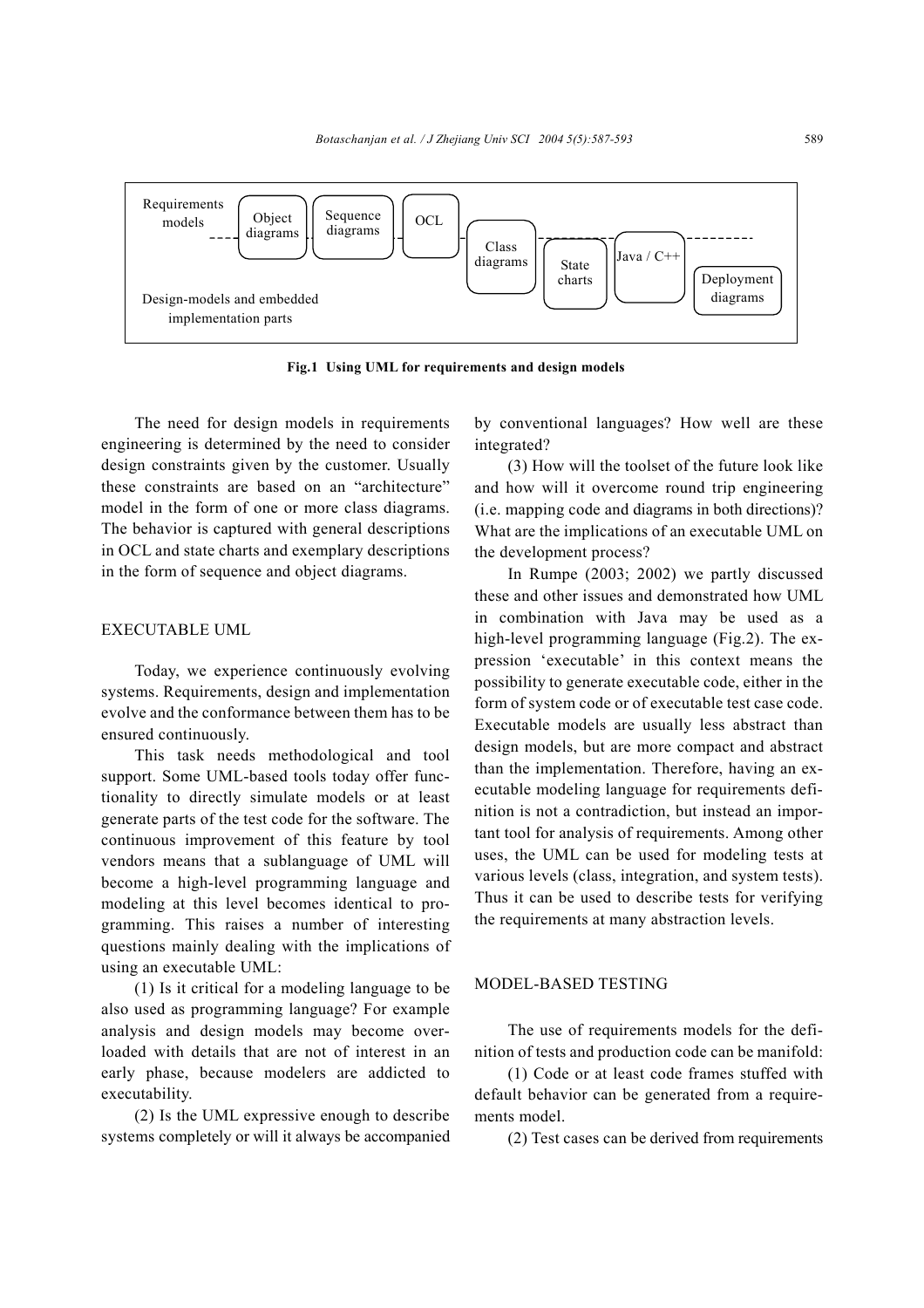

**Fig.2 Input of UML-models for code generation** 

models that are not used for constructive generation of production code. For example behavioral models, such as statecharts, can be used to derive test cases that cover states, transitions or even paths.

(3) Models can be used for an explicit description of a test case or a part thereof. For example a sequence diagram incorporates a sequence of inputs and expected outputs and thus can be directly used as a test case.

The first two applications are for example discussed in (Briand and Labiche, 2001). Since the nature of requirements models is mainly descriptive. this section concentrates on the test case generation from requirement models and the use of models to describe tests. There already exists a huge variety of testing strategies (Binder, 1999; Briand and Labiche, 2001). A typical test, as shown in Fig.3 consists of a description of the test data, the test driver and an oracle characterizing the desired test result.

In object-oriented environments, the test data can be described by an object diagram (OD). It shows the necessary objects as well as concrete values for their attributes and the linking structure. The test driver can be modeled using a simple method call or, if more complex, a sequence diagram (SD). An SD has the considerable advantage that not only the triggering method calls can be described, but it is possible to model desired interactions and check object states during the test run.

For this purpose, the Object Constraint Language (OCL) (Warmer and Kleppe, 1998) is used to support the description of properties during and after the test run. It has proven efficient for modelling test oracles using a combination of object diagrams and OCL properties. An object diagram in this case serves as a fine grained property description and can therefore be rather incomplete, just focusing on the desired effects. The OCL constraints



**Fig.3 Structure of a test modeled with object diagrams (OD) and sequence diagram**s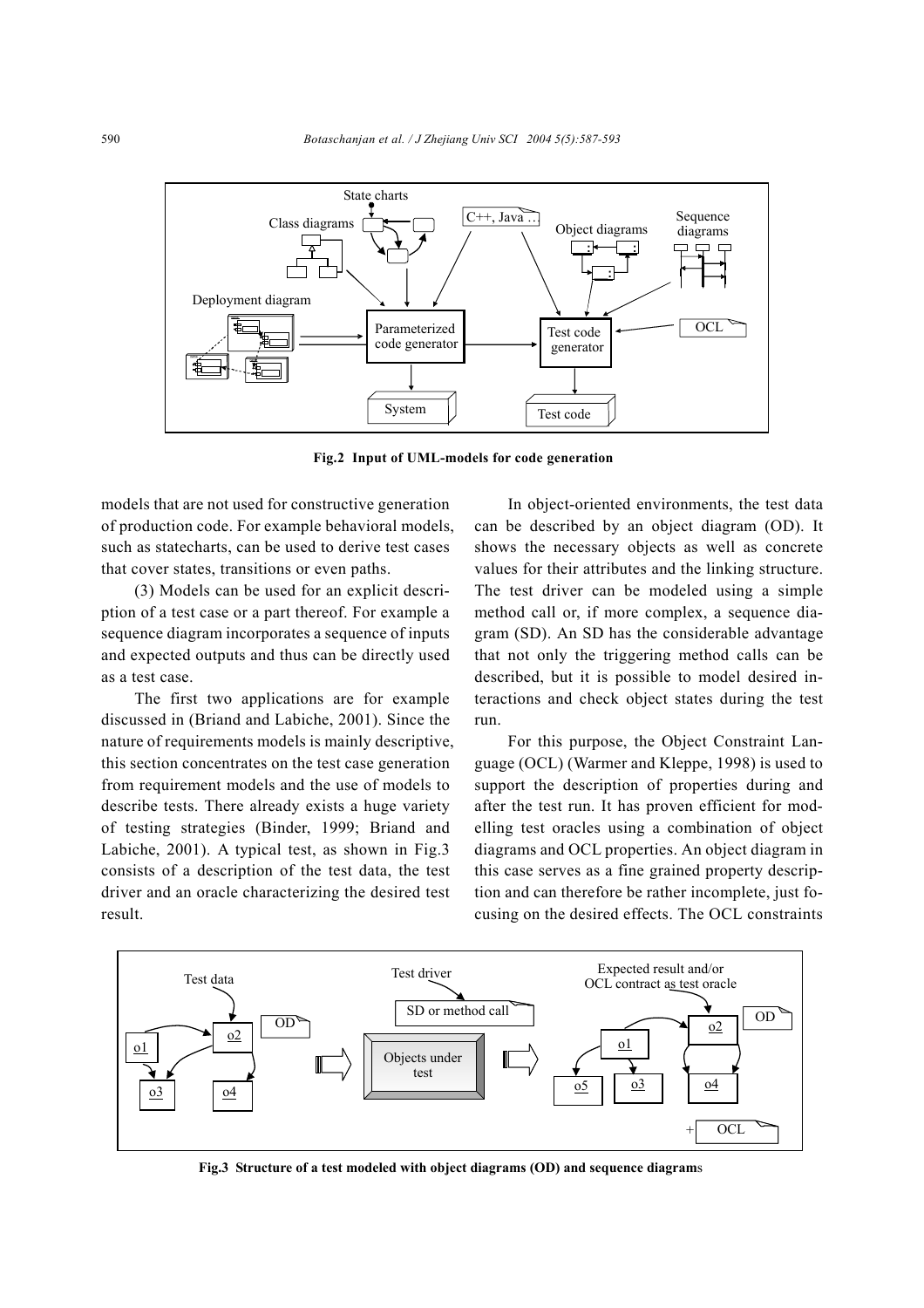used can also be general invariants or specific property descriptions. The advantage of using OCL for the property description is the possibility to formulate general predicates for values of attributes. Thus, the same result description or at least parts of it can be reused for several test inputs.

As already mentioned, being able to use the same, coherent language for modeling the production system and the tests give us a good integration between both tasks. It allows the developer to immediately define tests for the production system developed. It is imaginable that in a kind of "test-first modeling approach" (Link and Fröhlich, 2002; Beck, 2001) the test data in the form of possible object structures are developed before the current implementation. This test-first approach perfectly fits the modeling of requirements. The models mostly describe the behavior of the system at the interfaces almost in a form that these requirements can be used as test drivers as well. For the creation of tests, the developers mainly have to create representative test inputs.

Fig.4 shows such a sequence diagram that is typically used for a test case validation. The initial part (marked with the stereotype «trigger») acts as driver for the test; the other interactions of the sequence diagram are observations to be made during a successful test run. This sequence diagram was derived almost directly from a requirements definition and only little extra effort was necessary to transform it into a test (namely adding the stereotype). The underlying data structure was reused from exemplaric requirements models, namely an object diagram. Furthermore, the OCL property description at the end of the sequence diagram is perfectly suited for a post-condition check.

## VALIDATION OF REQUIREMENTS

In addition to the validation of the implementation to ensure conformity with the modeled requirements, the quality of the requirement definitions themselves has to be validated. It is of strong interest to gain feedback on the formulated requirements as early as possible to prevent errors that are discovered late and therefore expensive at the end. This can be obtained through reviews, but even better through simulation of the requirements models, in order to explore the specified behavior manually (Heymans and Dubois, 1998) or to run automated tests on it.

As explained before, sequence and object diagrams are perfectly suited for defining tests, assuming they are detailed enough. This imposes some additional work on the requirements model, but results in a highly valuable early feedback already in the requirements definition phase. The major problem with this approach is usually the missing complete behavioral description for elements that participate in a test. For example it may be that the behavior of a component is only defined



**Fig.4 Test case description with a sequence diagram**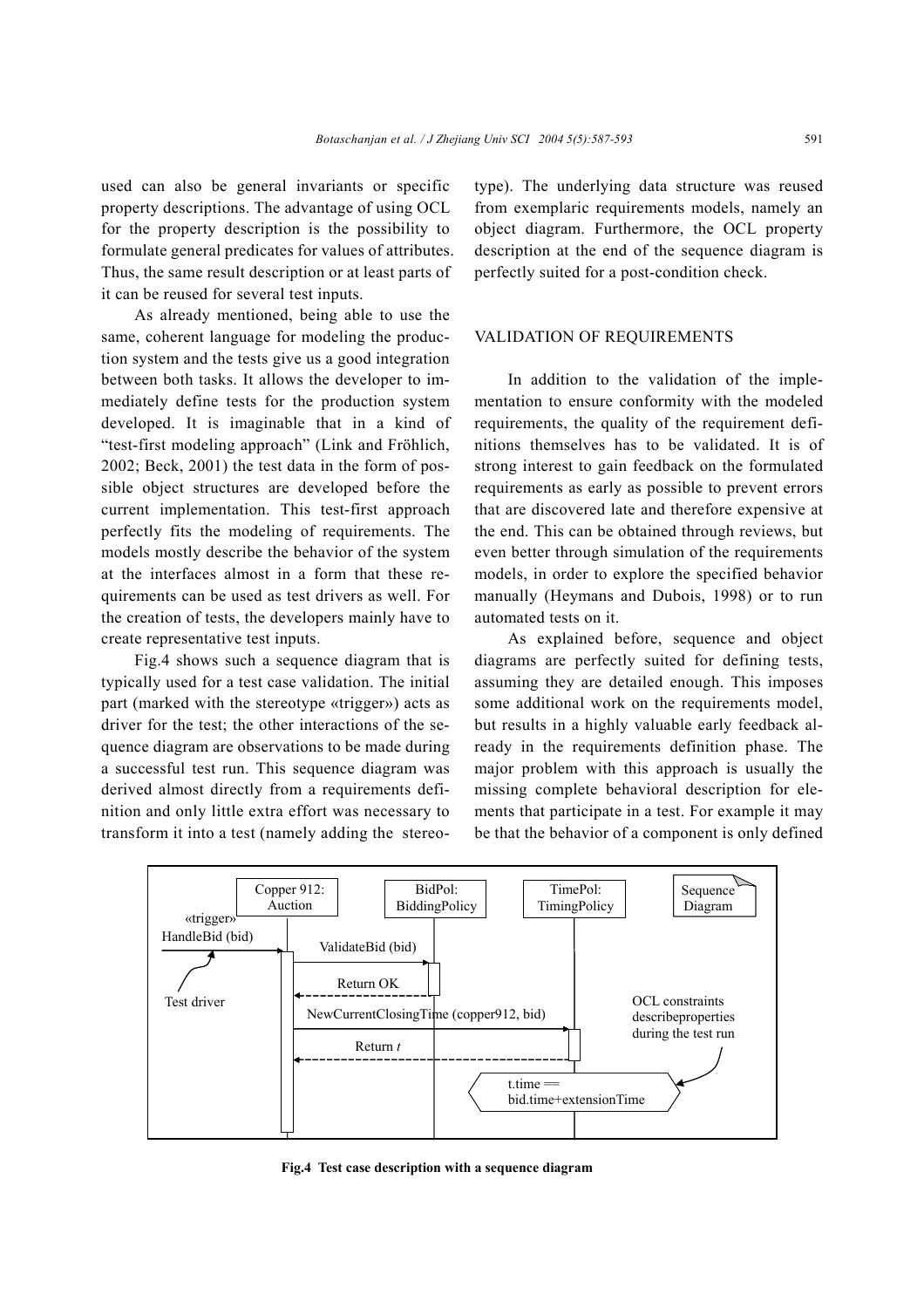in terms of a finite number of sequence diagrams, but no implementation or state chart is given. In this case, the implementation has to be simulated according to the given information. We can for example use an approach similar to (Krüger, 2000) or the Play-In/Play-Out Approach (Harel and Rami, 2003) to construct the overall behavior from the given sequence diagrams. For example Fig.5 demonstrates a method to check the consistency between requirements formulated with sequence diagrams and OCL conditions.

This technique is also useful if interaction occurs between components and the environment or neighbor systems that actively participate in tests, but will not become a part of the implementation. The technique allows simulating the environment for testing purposes. It is noticeable that if tests and production code are generated from the same models, both tests and code are consistent with each other (provided that the generators are correct) and therefore errors in the models cannot be detected. It is therefore important to generate tests and implementation from different models.

The idea of automatically creating a running system from the requirements model is an extension of the concept of rapid prototyping. The automatic generation delivers a prototype that checks the desired behavior of the system. During the process of generation, an initial analysis step (type or data flow checking, etc.) may reveal inconsistencies between requirements models. Furthermore, by receiving fast feedback through simulation, the developers and customers can early on get an idea of the running system and adapt the specification before having designed the implementation. In addition to checking the consistency, this technique can be especially useful for validating the accuratacy of a specification by presenting the customer the whole defined functionality. This decreases the effort to be spent for changes and therefore leads to higher software quality and reduced development costs.

However, the generation of automated tests goes considerably beyond the mere prototyping approach. First, the automated tests can be rerun and used in regression testing not only during the requirements modeling, but also during design and implementation. Second, automated tests can be run by everyone in the project, not only by the experts who know about the requirements and thus about desired behavior. Third, experiments with the testing approach have shown that in the long run automated tests pay off, even though it is initially more time consuming to develop tests. Using requirements models for that purpose also increases the efficiency of test development.

## **CONCLUSIONS**

In this paper we have described a pragmatic approach to introducing early feedback in the requirements definition through model-based testing.



**Fig.5 Testing requirements described with sequence diagrams against requirements described with OCL**